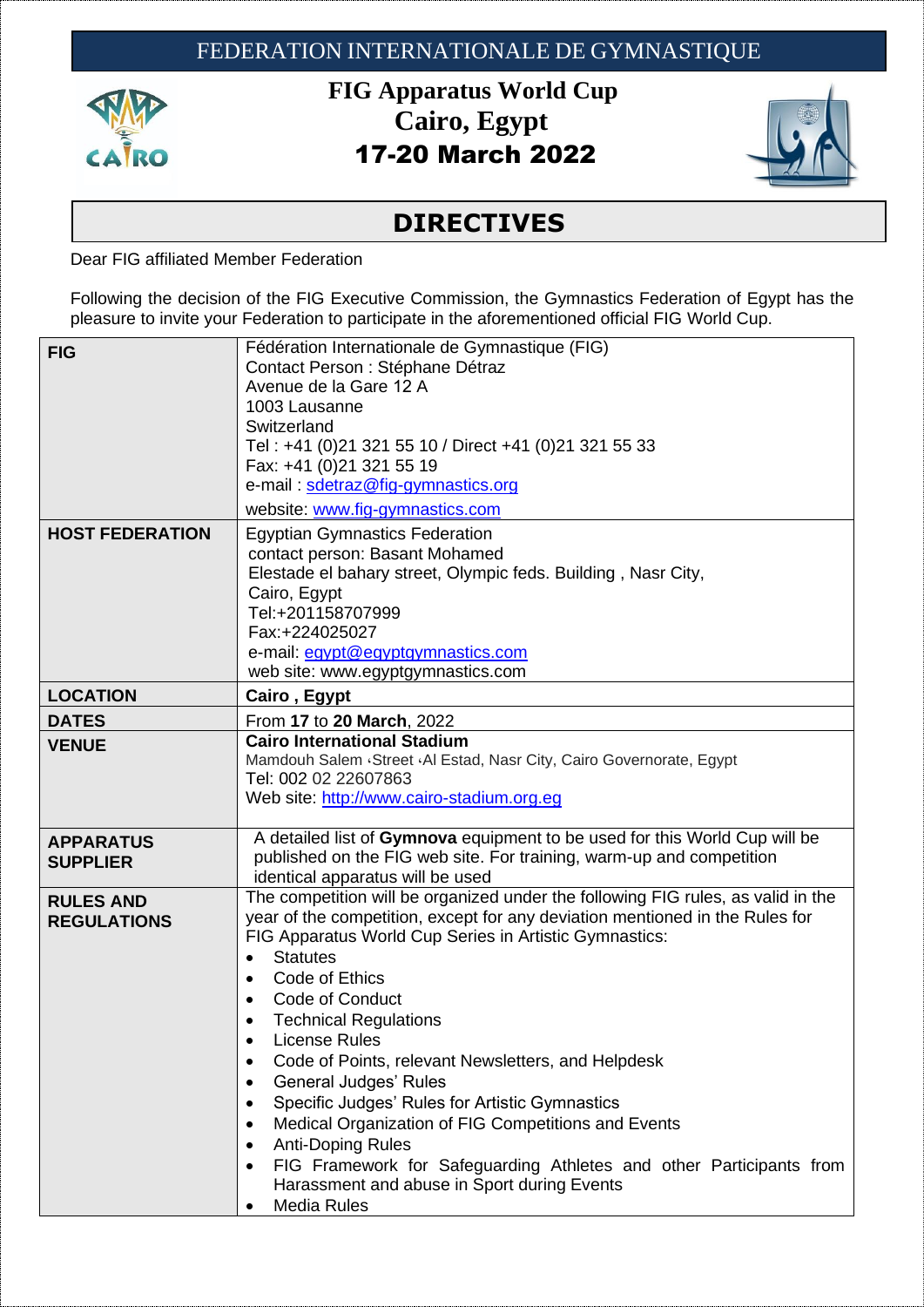|                                                | <b>Apparatus Norms</b><br>$\bullet$<br>Rules for Advertising and Publicity<br>٠<br><b>Accreditation Rules</b><br>$\bullet$                                                                                                                                                                                                                                                                                                              |                                                                                                                                                                                                                                                          |            |                |              |  |
|------------------------------------------------|-----------------------------------------------------------------------------------------------------------------------------------------------------------------------------------------------------------------------------------------------------------------------------------------------------------------------------------------------------------------------------------------------------------------------------------------|----------------------------------------------------------------------------------------------------------------------------------------------------------------------------------------------------------------------------------------------------------|------------|----------------|--------------|--|
|                                                | <b>Rules for Awards Ceremonies</b>                                                                                                                                                                                                                                                                                                                                                                                                      |                                                                                                                                                                                                                                                          |            |                |              |  |
|                                                |                                                                                                                                                                                                                                                                                                                                                                                                                                         | and subsequent decisions of the FIG Executive Committee                                                                                                                                                                                                  |            |                |              |  |
|                                                |                                                                                                                                                                                                                                                                                                                                                                                                                                         | Federations which have not fulfilled their financial obligations towards the FIG<br>(e.g. annual membership fees, unpaid invoices, etc.) or the LOC may not be<br>allowed to participate in this Apparatus World Cup.                                    |            |                |              |  |
|                                                | meals and local transportation.                                                                                                                                                                                                                                                                                                                                                                                                         | Federations which have not fulfilled their financial obligations towards the Local<br>Organizing Committee by the given deadline in these Directives may still have<br>the possibility to participate, but the LOC will not guarantee the hotel booking, |            |                |              |  |
| <b>PARTICIPATION AND</b><br><b>FIG LICENSE</b> | Only senior gymnasts in good standing with the correct age and holding a valid<br>FIG License may participate. The Organizing Committee will be responsible for<br>checking the validity of the gymnasts' licenses. No gymnasts will be accepted<br>without a valid FIG License at the deadline of the Nominative Registration. The<br>maximum size of the invited delegation is as follows:<br><b>Apparatus World Cup Competitions</b> |                                                                                                                                                                                                                                                          |            |                |              |  |
|                                                | <b>Delegation member</b>                                                                                                                                                                                                                                                                                                                                                                                                                |                                                                                                                                                                                                                                                          | <b>Men</b> | <b>Women</b>   | <b>Joint</b> |  |
|                                                | <b>Head of Delegation</b>                                                                                                                                                                                                                                                                                                                                                                                                               |                                                                                                                                                                                                                                                          | 1          | 1              | 1            |  |
|                                                | NF President or Secretary General <sup>2</sup>                                                                                                                                                                                                                                                                                                                                                                                          |                                                                                                                                                                                                                                                          | 1          | 1              | 1            |  |
|                                                | Team Manager (4-12 MAG and 4-8 WAG<br>1<br>2<br>1<br>gymnasts only)                                                                                                                                                                                                                                                                                                                                                                     |                                                                                                                                                                                                                                                          |            |                |              |  |
|                                                | Coach (max. 1 per gymnast) <sup>1</sup>                                                                                                                                                                                                                                                                                                                                                                                                 |                                                                                                                                                                                                                                                          |            |                |              |  |
|                                                | Gymnasts (max. 2 per apparatus)                                                                                                                                                                                                                                                                                                                                                                                                         |                                                                                                                                                                                                                                                          |            |                |              |  |
|                                                | <b>Medical Doctor</b><br>1<br>1                                                                                                                                                                                                                                                                                                                                                                                                         |                                                                                                                                                                                                                                                          |            |                | 1            |  |
|                                                | <b>Paramedical Staff</b>                                                                                                                                                                                                                                                                                                                                                                                                                | 1                                                                                                                                                                                                                                                        | 1          | $\overline{2}$ |              |  |
|                                                | Judges                                                                                                                                                                                                                                                                                                                                                                                                                                  |                                                                                                                                                                                                                                                          |            |                | 4            |  |
|                                                | <sup>1</sup> Access to warm-up, training and FoP will be restricted to the number of gymnasts in training or<br>competition<br><sup>2</sup> Only for World Cup competitions qualifying for the Olympic Games                                                                                                                                                                                                                            |                                                                                                                                                                                                                                                          |            |                |              |  |
| <b>AGE LIMITS</b>                              | Age limit for MAG: 18 years (born in 2004) or before.                                                                                                                                                                                                                                                                                                                                                                                   |                                                                                                                                                                                                                                                          |            |                |              |  |
|                                                | Age limit for WAG: 16 years (born in 2006) or before.                                                                                                                                                                                                                                                                                                                                                                                   |                                                                                                                                                                                                                                                          |            |                |              |  |
| <b>REGISTRATION</b><br><b>DEADLINES</b>        | Provisional, Definitive and Nominative Registrations must be made exclusively<br>on-line via the FIG website (http://www.fig-gymnastics.com). These on-line<br>registrations will only be accepted from FIG Gymnastics Member Federations.<br>Registrations and payments made after the gymnasts' drawing of lots will not be<br>accepted and the Delegations members concerned will not be authorized to                               |                                                                                                                                                                                                                                                          |            |                |              |  |
|                                                | participate.                                                                                                                                                                                                                                                                                                                                                                                                                            |                                                                                                                                                                                                                                                          |            |                |              |  |
|                                                | Provisional                                                                                                                                                                                                                                                                                                                                                                                                                             | 15 November 2021                                                                                                                                                                                                                                         |            |                |              |  |
|                                                | registration                                                                                                                                                                                                                                                                                                                                                                                                                            | (4 months prior to the event)                                                                                                                                                                                                                            |            |                |              |  |
|                                                | Definitive                                                                                                                                                                                                                                                                                                                                                                                                                              | <b>Midnight Swiss Time</b><br>15 January 2022                                                                                                                                                                                                            |            |                |              |  |
|                                                | (2 months prior to the event)<br>registration<br><b>Midnight Swiss Time</b>                                                                                                                                                                                                                                                                                                                                                             |                                                                                                                                                                                                                                                          |            |                |              |  |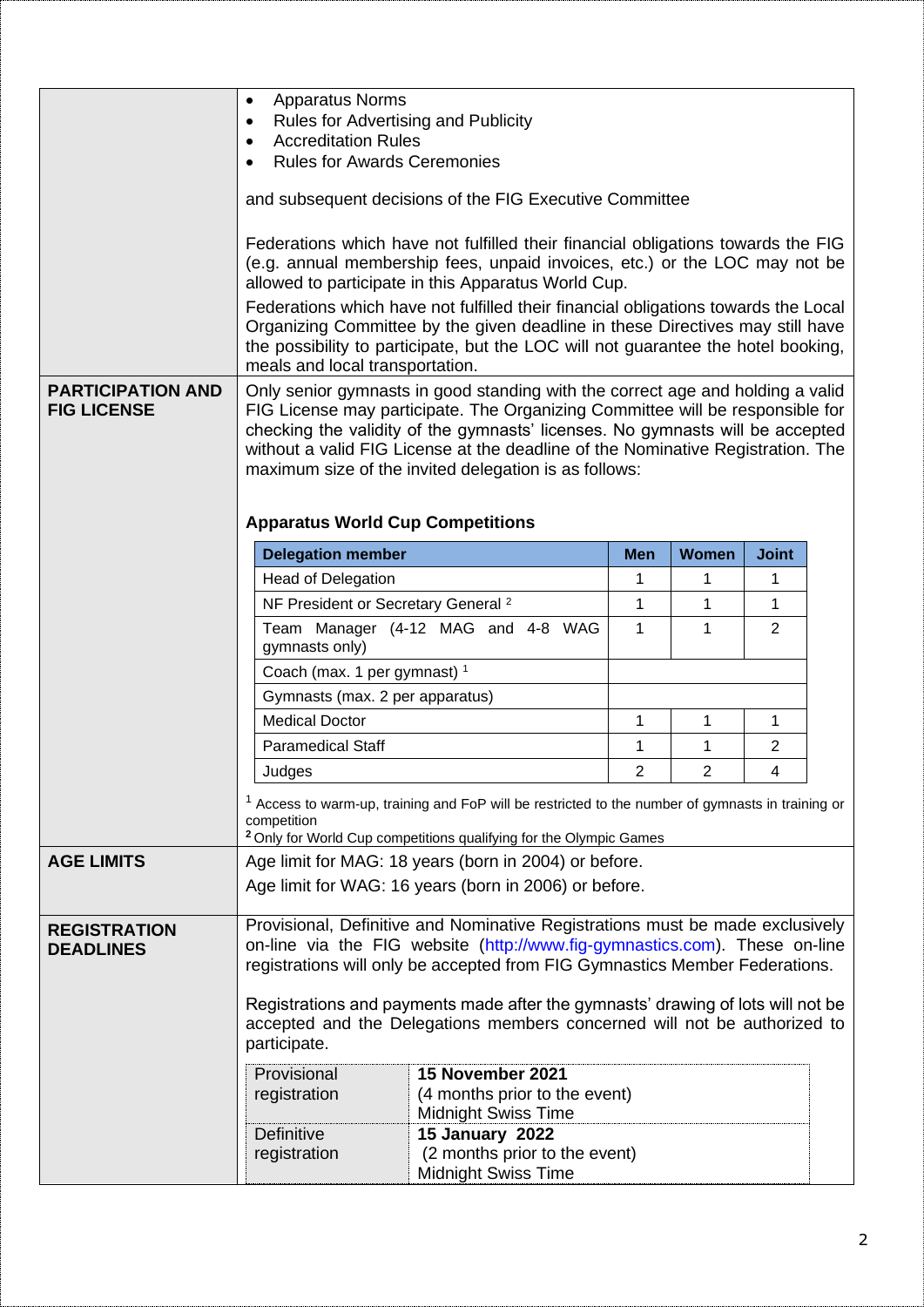|                                     | Nominative                                                                                                                                                                                                                                                                                                                                                | 15 February 2022                                                                                                                                                                                          |            |  |  |
|-------------------------------------|-----------------------------------------------------------------------------------------------------------------------------------------------------------------------------------------------------------------------------------------------------------------------------------------------------------------------------------------------------------|-----------------------------------------------------------------------------------------------------------------------------------------------------------------------------------------------------------|------------|--|--|
|                                     | registration                                                                                                                                                                                                                                                                                                                                              | (4 weeks prior to the event)<br><b>Midnight Swiss Time</b>                                                                                                                                                |            |  |  |
|                                     | Late registrations are subject to fines as follows:                                                                                                                                                                                                                                                                                                       |                                                                                                                                                                                                           |            |  |  |
|                                     | CHF 500.-<br>Fine for missing or late Provisional Registration                                                                                                                                                                                                                                                                                            |                                                                                                                                                                                                           |            |  |  |
|                                     |                                                                                                                                                                                                                                                                                                                                                           | Fine for missing or late Definitive Registration                                                                                                                                                          | CHF 750.-  |  |  |
|                                     |                                                                                                                                                                                                                                                                                                                                                           | Fine for missing or late Nominative Registration                                                                                                                                                          | CHF 500 .- |  |  |
|                                     | Registrations made less than 2 weeks prior to the competition will not be<br>accepted and the Delegations members concerned will not be authorised to<br>participate.                                                                                                                                                                                     |                                                                                                                                                                                                           |            |  |  |
| <b>ENTRY FEES</b>                   |                                                                                                                                                                                                                                                                                                                                                           | No Entry Fee will be applied for this event.                                                                                                                                                              |            |  |  |
| <b>ACCREDITATION</b>                | Each federation will be taken to the accreditation desk upon arrival. In order to<br>accelerate the accreditation procedure, please send to the Local organizing<br>committee by email: egypt@egyptgymnastics.com a photo of each delegation<br>member together with the Nominative registration. The specification of the photo<br>should be as follows: |                                                                                                                                                                                                           |            |  |  |
|                                     | Files format: JPG, JPEG<br>Dimensions: 190 pixels wide x 250 pixels high<br>File name: NOC_Surname_Firstname<br>If a photo has to be taken during the accreditation because none has been sent<br>within the deadline or sent in the unofficial requested format, there will be<br>a charge of 20 EUR for each photo taken at the accreditation desk.     |                                                                                                                                                                                                           |            |  |  |
|                                     |                                                                                                                                                                                                                                                                                                                                                           |                                                                                                                                                                                                           |            |  |  |
|                                     | During the accreditation the Head of Delegation must present the<br>following:<br>Passports of all members of the delegation<br>Insurances of all members of the delegation<br>Competitors' music WAG (CD 1copy)<br>Proof for full payment of the costs due to the LOC<br>Transport - Departure<br>License of the gymnast                                 |                                                                                                                                                                                                           |            |  |  |
|                                     |                                                                                                                                                                                                                                                                                                                                                           | In addition, the LOC will distribute information regarding the safeguarding<br>Officer operations plan upon accreditation.                                                                                |            |  |  |
| <b>COMPETITION</b><br><b>FORMAT</b> | The Apparatus World Cup competitions consist of:<br>Qualifications and Apparatus Finals<br><b>Qualifications:</b><br>Participation is limited to 2 gymnasts per NF on each apparatus.<br>FIG rules for Apparatus Final will be applied for vault.                                                                                                         |                                                                                                                                                                                                           |            |  |  |
|                                     | shall be applied.                                                                                                                                                                                                                                                                                                                                         | In case of a tie at any place (i.e. for gymnasts with the same final score),<br>the tie-breaking rules as set up in the Technical Regulations, Section 2                                                  |            |  |  |
|                                     | Finals:<br>the Finals                                                                                                                                                                                                                                                                                                                                     | The best eight gymnasts per apparatus from the qualifications qualify for<br>Participation is limited to 2 gymnasts per NF on each apparatus.<br>FIG rules for Apparatus Final will be applied for vault. |            |  |  |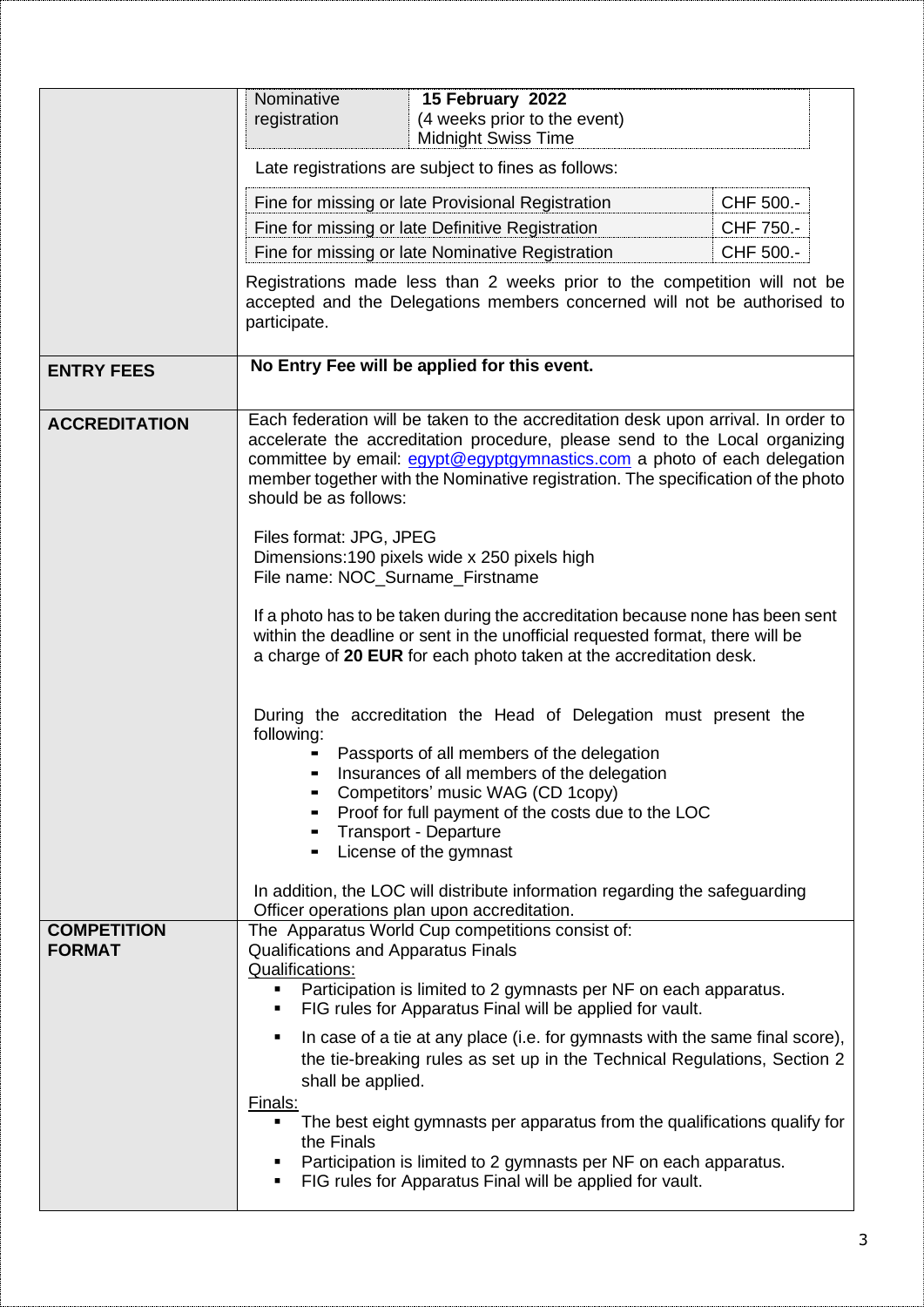| <b>DRAWING OF</b><br><b>LOTS/REPLACEMENT</b><br><b>POLICY</b> | The gymnasts' drawing of lots for all FIG Apparatus World Cup events will take<br>place on site, during the orientation meeting or during a separate function<br>organized for that purpose with invitation to all participating NFs.                                     |                                                       |  |  |  |
|---------------------------------------------------------------|---------------------------------------------------------------------------------------------------------------------------------------------------------------------------------------------------------------------------------------------------------------------------|-------------------------------------------------------|--|--|--|
|                                                               | At the time of the nominative registration, the apparatus on which the gymnast<br>will compete must be mentioned. Modifications can be made until accreditation.<br>Gymnast may be changed and apparatus can be added as long as 2<br>gymnasts/apparatus/NF is respected. |                                                       |  |  |  |
| <b>PROVISIONAL</b>                                            |                                                                                                                                                                                                                                                                           |                                                       |  |  |  |
| <b>SCHEDULE</b>                                               | Tuesday 15 March 2022                                                                                                                                                                                                                                                     | Arrival                                               |  |  |  |
|                                                               |                                                                                                                                                                                                                                                                           | Accreditation                                         |  |  |  |
|                                                               |                                                                                                                                                                                                                                                                           | Free training (warm up hall)                          |  |  |  |
|                                                               | Wednesday 16 March 2022                                                                                                                                                                                                                                                   | Training & Podium training                            |  |  |  |
|                                                               |                                                                                                                                                                                                                                                                           | Orientation meeting                                   |  |  |  |
|                                                               | Thursday 17 March 2022                                                                                                                                                                                                                                                    | MAG&WAG judges instruction                            |  |  |  |
|                                                               |                                                                                                                                                                                                                                                                           | Training                                              |  |  |  |
|                                                               |                                                                                                                                                                                                                                                                           | Opening ceremony<br>Qualification MAG(FX-PH-SR)       |  |  |  |
|                                                               | WAG (VT-UB) Competition                                                                                                                                                                                                                                                   |                                                       |  |  |  |
|                                                               | Training (warm up hall)<br>Friday 18 March 2022                                                                                                                                                                                                                           |                                                       |  |  |  |
|                                                               | Qualification MAG (VT-PB-HB) &                                                                                                                                                                                                                                            |                                                       |  |  |  |
|                                                               | Saturday 19 March 2022                                                                                                                                                                                                                                                    | <b>WAG(BB-FX) Competition</b><br>warm up for finalist |  |  |  |
|                                                               |                                                                                                                                                                                                                                                                           | Training                                              |  |  |  |
|                                                               |                                                                                                                                                                                                                                                                           | Final MAG (FX-PH-SR) & WAG (VT-UB)                    |  |  |  |
|                                                               | Competition                                                                                                                                                                                                                                                               |                                                       |  |  |  |
|                                                               | Sunday 20 March 2022<br>warm up for finalist                                                                                                                                                                                                                              |                                                       |  |  |  |
|                                                               | Training                                                                                                                                                                                                                                                                  |                                                       |  |  |  |
|                                                               | Final MAG (VT-PB-HB) & WAG (BB-FX)<br>Competition                                                                                                                                                                                                                         |                                                       |  |  |  |
|                                                               | Monday 21 March 2022                                                                                                                                                                                                                                                      | Departure                                             |  |  |  |
| <b>EVENT MANAGER</b>                                          | <b>Yasser Zayed</b>                                                                                                                                                                                                                                                       |                                                       |  |  |  |
|                                                               | egypt@egyptgymnastics.com                                                                                                                                                                                                                                                 |                                                       |  |  |  |
| <b>MEDIA</b>                                                  | yasotheone@gmail.com<br><b>Gasser Ahmed</b>                                                                                                                                                                                                                               |                                                       |  |  |  |
|                                                               | e-mail: <i>g_edessa@hotmail.com</i>                                                                                                                                                                                                                                       |                                                       |  |  |  |
| <b>SOCIAL MEDIA</b>                                           | <b>Facebook Page: Egyptian gymnastics news</b><br>http://www.egyptgymnastics.net                                                                                                                                                                                          |                                                       |  |  |  |
| <b>COVID 19</b>                                               | Besides the FIG medical guidelines for the particular event, FIG also requires all<br>the participants to follow the standard precautions.                                                                                                                                |                                                       |  |  |  |
|                                                               | The FIG requires all participants, judges and officials to take standard<br>precautionary measures, such as frequent hand-washing, wearing masks or                                                                                                                       |                                                       |  |  |  |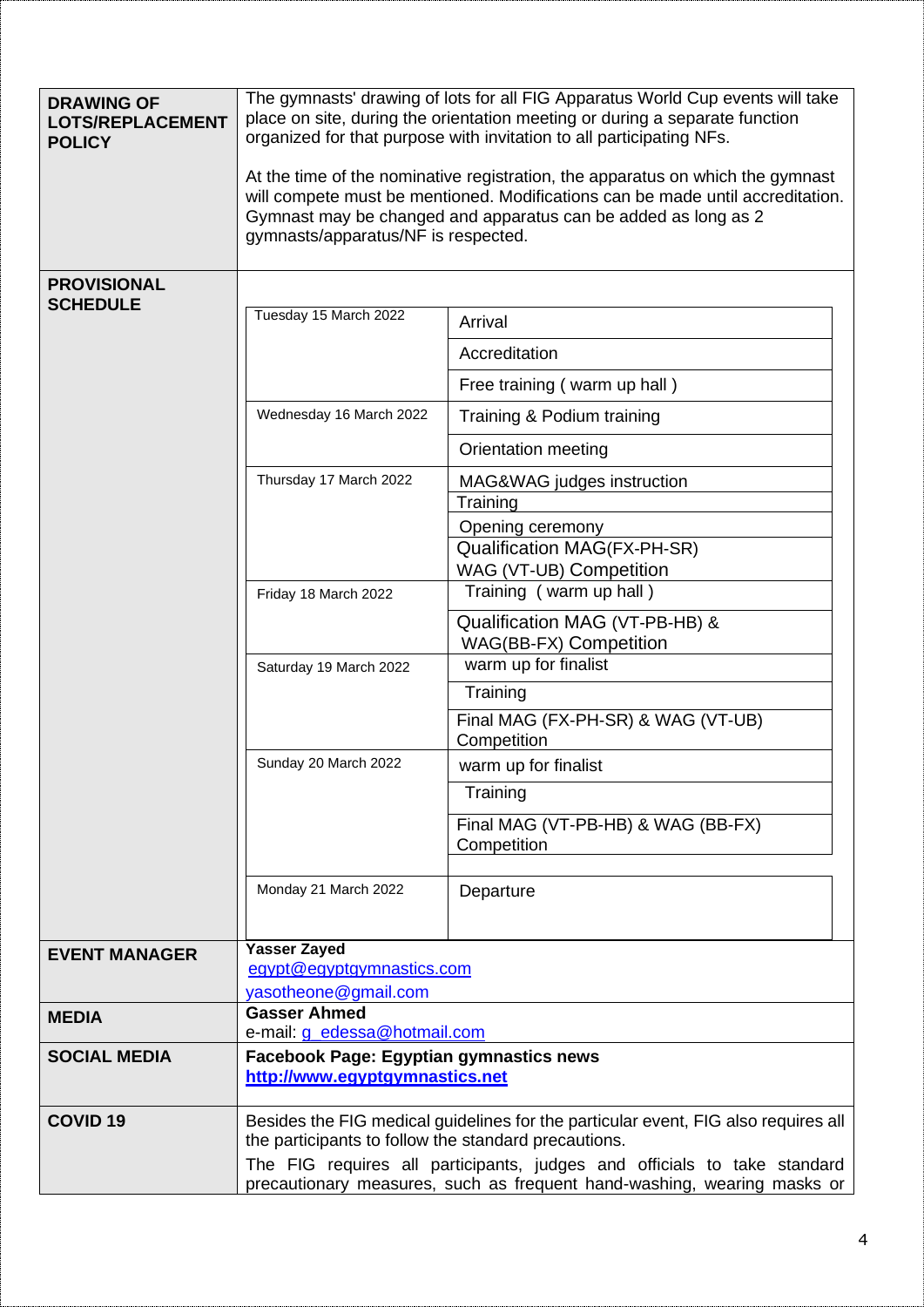|                          | face coverings at all times and keeping a physical distance of at least 1.5 metres<br>whenever possible.                                                                                                                                                                                                                                                                                             |
|--------------------------|------------------------------------------------------------------------------------------------------------------------------------------------------------------------------------------------------------------------------------------------------------------------------------------------------------------------------------------------------------------------------------------------------|
|                          | The only situation in which the safety distance does not have to be respected is<br>when a coach provides assistance (catch, lead, spotting) during an athlete's<br>performance. This phase must be kept as short as possible and the assisting<br>person is obliged to wear a mask throughout.                                                                                                      |
|                          | Gymnasts do not need to wear a mask or face covering while they are performing<br>at the training venue or on the FOP and keeping a physical distance of at least<br>1.5 metres whenever possible.<br>A medical Guide specific for the event will be distributed one month                                                                                                                           |
|                          | before the event regarding to standard changes by health authorities in                                                                                                                                                                                                                                                                                                                              |
|                          | Egypt at the time of the event                                                                                                                                                                                                                                                                                                                                                                       |
| <b>MEDICAL SERVICES</b>  | The Organizing Committee will provide first aid medical services. A<br>physiotherapist and medical support will be present during training and<br>competition as well as other staff specialized in first aids                                                                                                                                                                                       |
| <b>OFFICIAL HOSPITAL</b> |                                                                                                                                                                                                                                                                                                                                                                                                      |
|                          | <b>Arab Contractors Medical Centre</b>                                                                                                                                                                                                                                                                                                                                                               |
|                          | Address: Al Abageyah, Nasr City, Cairo Governorate, Egypt<br>+20 101 665 3279                                                                                                                                                                                                                                                                                                                        |
| <b>DOPING CONTROLS</b>   | The Organizing Member Federation will provide at its own charge a minimum of<br>6 doping controls, 3 for Women and 3 for Men.                                                                                                                                                                                                                                                                        |
| <b>VISA</b>              | Please verify immediately with your travel agent or the Egyptian Embassy or<br>Consulate in your country if a visa is required for your travel to Egypt. The<br>Organizing Committee will be happy to assist each Delegation member with an<br>official invitation letter, provided that the request is made before 15 January<br>2022 to the LOC.                                                   |
|                          | The request must include the function, full name, gender, date of birth,<br>citizenship and passport number, passport expiry date, the arrival and departure<br>dates of the Delegation Member as well as the city the visa application support<br>letter must be sent to.                                                                                                                           |
| <b>INSURANCE</b>         | The Host Federation, the LOC and the FIG will not be held responsible for any<br>liabilities in case of accidents, illness (including COVID-19), repatriation and the<br>like.                                                                                                                                                                                                                       |
|                          | The FIG Technical Regulations foresee that all participating Federations are<br>responsible for making their own arrangements to have the necessary valid<br>insurance coverage against illness, accidents and repatriation for all the<br>members of their Delegation.                                                                                                                              |
|                          | Basic insurance (sickness, accident and repatriation) in your country of<br>residence is compulsory in order to be able to benefit from coverage by FIG<br><b>IMSSA</b><br>subsidiary<br>Please<br>insurance.<br>also<br>refer<br>to<br>https://www.gymnastics.sport/site/pages/medical-insurance.php<br>for<br>additional information regarding the FIG IMSSA insurance for Athletes and<br>Judges. |
|                          | If the note has not been sent in advance to the LOC (which is strongly<br>recommended), the LOC will verify the insurance coverage upon arrival of the<br>delegation members (e.g. cover note or photocopy of the valid policy).                                                                                                                                                                     |
|                          | The insurance must be valid at least starting from the arrival day of the delegation<br>and must last for the delegations' entire stay                                                                                                                                                                                                                                                               |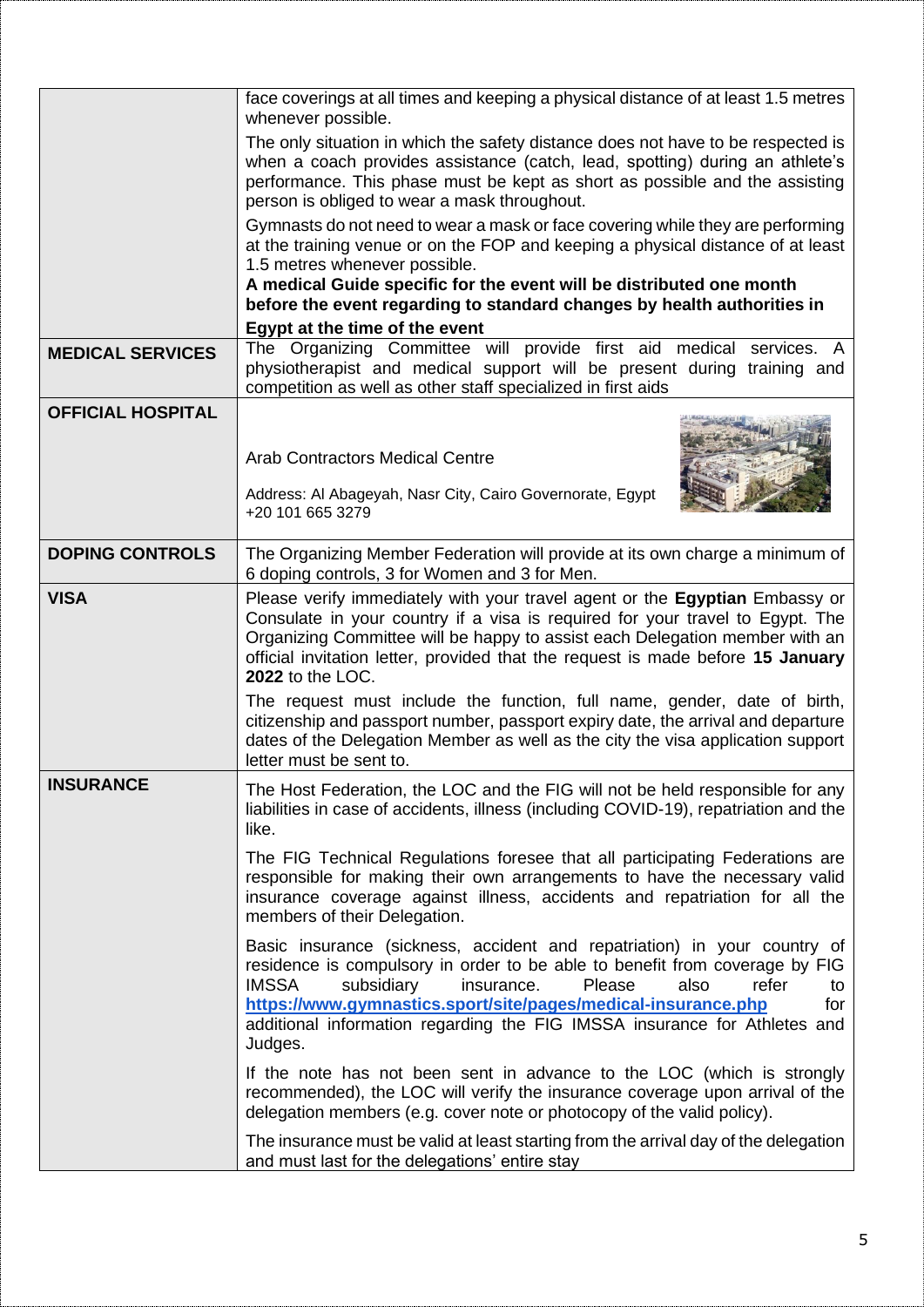|                                               | Delegation members with insufficient insurance coverage must inform the LOC<br>in advance. The LOC will subsequently offer insurance coverage at the<br>Federations own charge as follows: 50 EUR per person/day.                                               |
|-----------------------------------------------|-----------------------------------------------------------------------------------------------------------------------------------------------------------------------------------------------------------------------------------------------------------------|
| <b>INTERNATIONAL</b><br><b>TRANSPORTATION</b> | The invited participating federations must pay for the travel costs of their<br>delegation members.                                                                                                                                                             |
|                                               | The Travel Schedule Form must be returned to the LOC by 15 February 2022.                                                                                                                                                                                       |
| <b>LOCAL</b><br><b>TRANSPORTATION</b>         | The LOC will provide free local transportation for all participants, that<br>book their accommodation through the LOC, from and to Cairo<br>international airport as well as from/ to the hotel and competition,<br>training and warm up hall                   |
| <b>ACCOMMODATION</b>                          |                                                                                                                                                                                                                                                                 |
|                                               | ***** (Category 1)                                                                                                                                                                                                                                              |
|                                               | The costs per person /night in this first Official Hotel are as follows:<br>230 Euro (single room, including breakfast)<br>170 Euro (double room, including breakfast)                                                                                          |
|                                               | **** (Category 2)                                                                                                                                                                                                                                               |
|                                               | The costs per person /night in this second Hotel are as follows:<br>190 Euro (single room, including breakfast)<br>140 Euro (double room, including breakfast)                                                                                                  |
|                                               | *** (Low cost) (Category 3)                                                                                                                                                                                                                                     |
|                                               | The costs per person /night in this third "low cost" Hotel are as follows:<br><b>150 Euro (single room, including breakfast)</b><br><b>100 Euro</b> (double room, including breakfast)                                                                          |
|                                               | The prices charged for the hotel rooms will not exceed the usual hotel rates.<br>While the Accommodation Form must be returned to the LOC by 15 January<br>2022 at the very latest, the Hotel rooms will be allocated on a "first come, first<br>served" basis. |
|                                               | The invited participating federations must pay for the accommodation<br>expenses of their delegation members.                                                                                                                                                   |
|                                               | Cancellation will only be accepted by e-mail<br>50% of the total amount of the booking must be paid at the date of the booking<br>on 15/01/2022. The remaining balance is due by 15/02/2022.                                                                    |
|                                               | From 16/02/2022, no reimbursement will be made.                                                                                                                                                                                                                 |
|                                               | The Organising Member Federation must pay for:                                                                                                                                                                                                                  |
|                                               | Accommodation expenses, including full board, for the gymnasts ranked 1-3,<br>per apparatus, as follows:                                                                                                                                                        |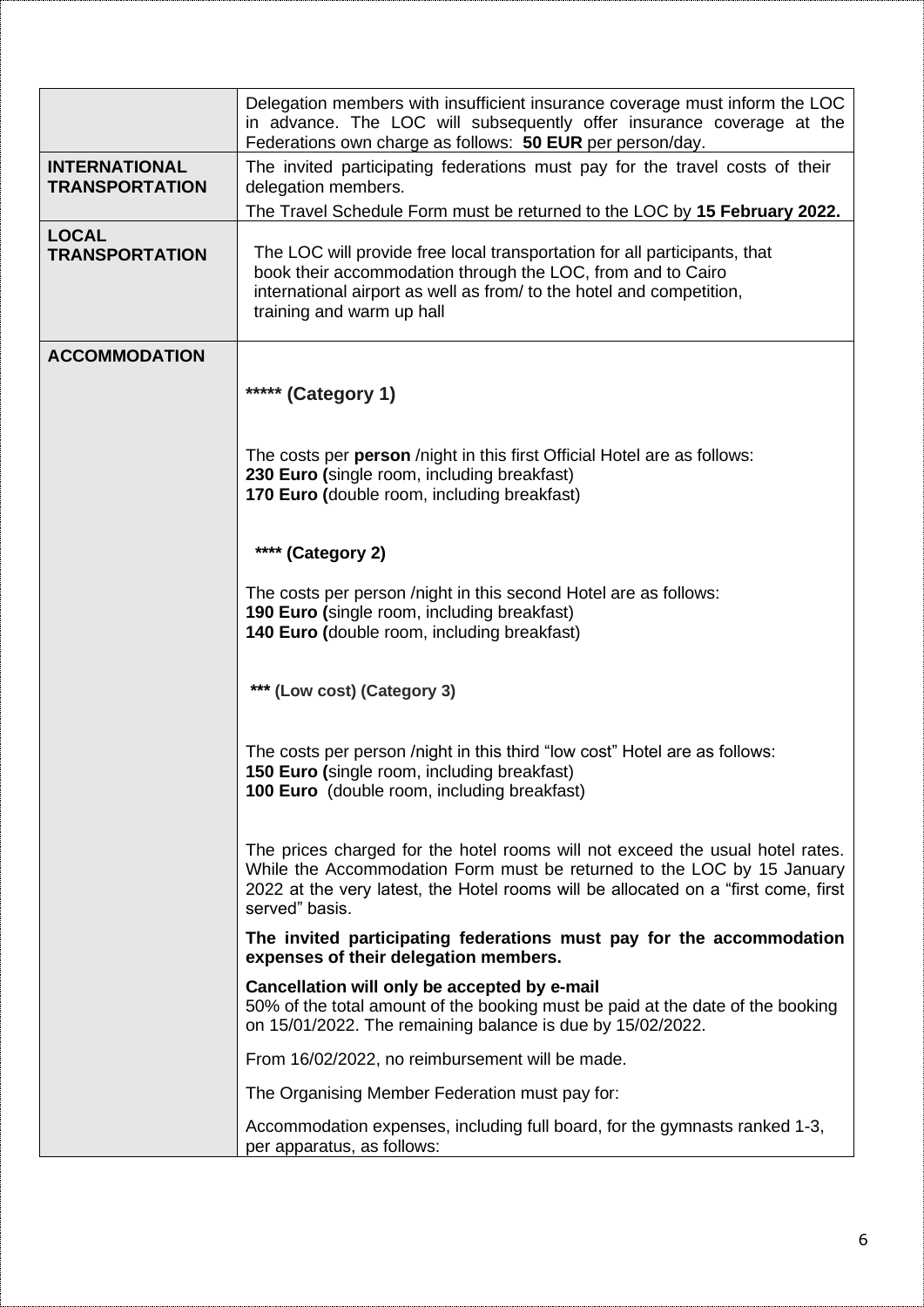|                                                                 | For the 2022 World Cup competitions, the three best ranked Finalists per<br>Apparatus at the Tokyo Olympic Games 2020 (including tied gymnasts if<br>any)                                                                                                                                                                                                                  |  |  |
|-----------------------------------------------------------------|----------------------------------------------------------------------------------------------------------------------------------------------------------------------------------------------------------------------------------------------------------------------------------------------------------------------------------------------------------------------------|--|--|
|                                                                 | For the 2023 and 2024 World Cup competitions the three best ranked<br>$\bullet$<br>Finalists per Apparatus from the last World Championships preceding the<br>competition (including tied gymnasts if any).                                                                                                                                                                |  |  |
|                                                                 | The Organising member Federation shall determine among the official hotels at<br>its discretion, but may not chose the "low cost" category hotel.                                                                                                                                                                                                                          |  |  |
| <b>MEALS</b>                                                    | The invited participating federations must pay for the meals expenses of their<br>delegation members;                                                                                                                                                                                                                                                                      |  |  |
|                                                                 | The cost per meal is 35 $\epsilon$ .<br>The costs for the meals must be paid to the LOC by February 15, 2022 as<br>follows:<br>by bank transfer.<br>From 16/02/2022, no reimbursement will be made.<br>No refund will be made after the deadline of the Nominative registration.                                                                                           |  |  |
| <b>FINAL BANQUET</b>                                            | Depend on COVID situation at the time of competition                                                                                                                                                                                                                                                                                                                       |  |  |
| <b>FIG TECHNICAL</b><br><b>DELEGATE AND</b><br><b>EC MEMBER</b> | The FIG Technical Delegate and EC member (if applicable) will be designated<br>by the FIG.                                                                                                                                                                                                                                                                                 |  |  |
| <b>JUDGES AND</b>                                               | The FIG Technical Delegates will serve as Presidents of the Superior Jury.<br>Each Judge's panel will be composed as follows:                                                                                                                                                                                                                                              |  |  |
| <b>PANELS</b>                                                   | Two Judges' Panels for WAG and two or three for MAG, depending on the<br>number of participants must be composed. Each Judges' Panel must be<br>composed as follows:                                                                                                                                                                                                       |  |  |
|                                                                 | $-$ 2 D judges (min. cat. 2, for 2024: cat. 1),                                                                                                                                                                                                                                                                                                                            |  |  |
|                                                                 | - 5 E judges (min. cat. 3, for 2024 min. cat. 2); for the finals, priority given<br>to judges with cat 1 and 2                                                                                                                                                                                                                                                             |  |  |
|                                                                 | 1 Supervisor (cat. 1)                                                                                                                                                                                                                                                                                                                                                      |  |  |
|                                                                 | Not more than one judge per Federation per panel will be permitted (except for<br>Time and Line Judges (min. cat. 4).                                                                                                                                                                                                                                                      |  |  |
|                                                                 | The Judges' Panels are determined by a draw from the judges present at the<br>event. The draw must be directed by the MAG and WAG Technical Delegates.<br>The participating member federations must send minimum one qualified judge<br>for MAG if they participate with male gymnasts and minimum one qualified judge<br>for WAG if they participate with female gymnasts |  |  |
|                                                                 | The Organizing Member Federation will apply a fine of CHF 2'000 per<br>missing judge (to be paid to the LOC) should a federation fail to bring the<br>required number of judges. This fine must be paid to the LOC by 15<br>February 2022                                                                                                                                  |  |  |
|                                                                 | The Organizing Member Federation is responsible that there are enough FIG<br>brevetted judges present with the appropriate valid category of brevet for their<br>function. Should there not be sufficient judges as per the on-line nominative<br>registration the Organizing Member Federation must propose to the FIG for prior                                          |  |  |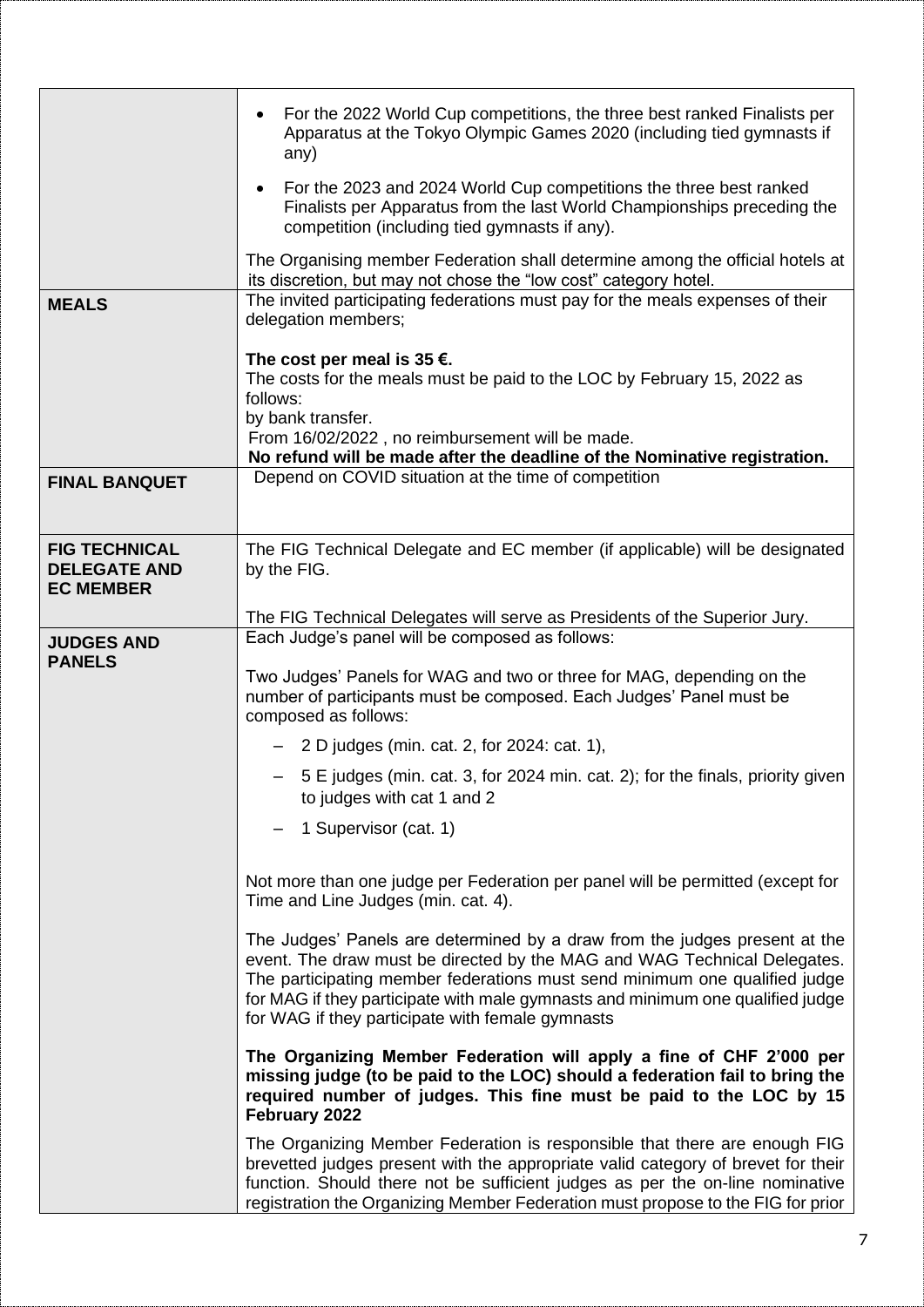|                                          |                                                                                    |                                                                                                                                                                                                                                               |                | approval of the FIG Technical Delegate the name of neutral additional judges to<br>complete the panels (plus 2 reserves, 1 for MAG and 1 for WAG). These judges,<br>once approved, must be invited at the cost of the Organizing Member<br>Federation. Such invitation must be made through the respective Member<br>Federation. Should the Organizing Member Federation fail to propose names for<br>additional judges, the FIG Office in consultation with the FIG Technical Delegate<br>concerned will invite these judges at the cost of the Organizing Member<br>Federation. For additional judge's requirements see the Specific Judges' Rules. |  |  |
|------------------------------------------|------------------------------------------------------------------------------------|-----------------------------------------------------------------------------------------------------------------------------------------------------------------------------------------------------------------------------------------------|----------------|-------------------------------------------------------------------------------------------------------------------------------------------------------------------------------------------------------------------------------------------------------------------------------------------------------------------------------------------------------------------------------------------------------------------------------------------------------------------------------------------------------------------------------------------------------------------------------------------------------------------------------------------------------|--|--|
| <b>VIDEO CONTROL</b><br><b>SYSTEM</b>    |                                                                                    | Should IRCOS not be available, the Organizing Member Federation will provide<br>another video control system which allows to treat inquiries and records all<br>exercises of the competition in a quality which allows to judge the exercises |                |                                                                                                                                                                                                                                                                                                                                                                                                                                                                                                                                                                                                                                                       |  |  |
| <b>PRIZE MONEY</b>                       |                                                                                    |                                                                                                                                                                                                                                               |                | The organising member federation must pay the minimum Prize Money of CHF<br>32'500.- for FIG Apparatus World Cup events as follows, per apparatus:                                                                                                                                                                                                                                                                                                                                                                                                                                                                                                    |  |  |
|                                          | equivalent to                                                                      |                                                                                                                                                                                                                                               |                | The Prize Money, free of any deductible taxes, will be distributed in Euro                                                                                                                                                                                                                                                                                                                                                                                                                                                                                                                                                                            |  |  |
|                                          |                                                                                    |                                                                                                                                                                                                                                               | Ranking        | <b>Amount CHF</b>                                                                                                                                                                                                                                                                                                                                                                                                                                                                                                                                                                                                                                     |  |  |
|                                          |                                                                                    |                                                                                                                                                                                                                                               |                | 1000                                                                                                                                                                                                                                                                                                                                                                                                                                                                                                                                                                                                                                                  |  |  |
|                                          |                                                                                    |                                                                                                                                                                                                                                               | $\overline{2}$ | 750                                                                                                                                                                                                                                                                                                                                                                                                                                                                                                                                                                                                                                                   |  |  |
|                                          |                                                                                    |                                                                                                                                                                                                                                               | 3              | 500                                                                                                                                                                                                                                                                                                                                                                                                                                                                                                                                                                                                                                                   |  |  |
|                                          |                                                                                    |                                                                                                                                                                                                                                               | $\overline{4}$ | 300                                                                                                                                                                                                                                                                                                                                                                                                                                                                                                                                                                                                                                                   |  |  |
|                                          |                                                                                    |                                                                                                                                                                                                                                               | 5              | 250                                                                                                                                                                                                                                                                                                                                                                                                                                                                                                                                                                                                                                                   |  |  |
|                                          |                                                                                    |                                                                                                                                                                                                                                               | 6              | 200                                                                                                                                                                                                                                                                                                                                                                                                                                                                                                                                                                                                                                                   |  |  |
|                                          |                                                                                    |                                                                                                                                                                                                                                               | $\overline{7}$ | 150                                                                                                                                                                                                                                                                                                                                                                                                                                                                                                                                                                                                                                                   |  |  |
|                                          |                                                                                    |                                                                                                                                                                                                                                               | 8              | 100                                                                                                                                                                                                                                                                                                                                                                                                                                                                                                                                                                                                                                                   |  |  |
|                                          |                                                                                    | If after application of the tie-breaking rules as set up in the Technical<br>Regulations, Section 2, there is still a tie, the prize money of the tied ranks will<br>be added and divided by the number of ties.                              |                |                                                                                                                                                                                                                                                                                                                                                                                                                                                                                                                                                                                                                                                       |  |  |
| <b>ASSIGNMENT OF</b>                     | At the end of each competition, Apparatus World Cup points are assigned on         |                                                                                                                                                                                                                                               |                |                                                                                                                                                                                                                                                                                                                                                                                                                                                                                                                                                                                                                                                       |  |  |
| POINTS FOR THE<br><b>APPARATUS WORLD</b> | each apparatus to the competitors by name as follow:<br><b>Apparatus World Cup</b> |                                                                                                                                                                                                                                               |                |                                                                                                                                                                                                                                                                                                                                                                                                                                                                                                                                                                                                                                                       |  |  |
| <b>CUP SERIES</b>                        |                                                                                    | Rank<br><b>Points</b>                                                                                                                                                                                                                         |                |                                                                                                                                                                                                                                                                                                                                                                                                                                                                                                                                                                                                                                                       |  |  |
|                                          |                                                                                    |                                                                                                                                                                                                                                               | $\overline{1}$ | 30                                                                                                                                                                                                                                                                                                                                                                                                                                                                                                                                                                                                                                                    |  |  |
|                                          |                                                                                    |                                                                                                                                                                                                                                               | $\overline{2}$ | 25                                                                                                                                                                                                                                                                                                                                                                                                                                                                                                                                                                                                                                                    |  |  |
|                                          |                                                                                    |                                                                                                                                                                                                                                               | 3              | 20                                                                                                                                                                                                                                                                                                                                                                                                                                                                                                                                                                                                                                                    |  |  |
|                                          |                                                                                    |                                                                                                                                                                                                                                               | $\overline{4}$ | 18                                                                                                                                                                                                                                                                                                                                                                                                                                                                                                                                                                                                                                                    |  |  |
|                                          |                                                                                    |                                                                                                                                                                                                                                               | 5              | 16                                                                                                                                                                                                                                                                                                                                                                                                                                                                                                                                                                                                                                                    |  |  |
|                                          |                                                                                    |                                                                                                                                                                                                                                               | 6              | 14                                                                                                                                                                                                                                                                                                                                                                                                                                                                                                                                                                                                                                                    |  |  |
|                                          |                                                                                    |                                                                                                                                                                                                                                               | $\overline{7}$ | 12                                                                                                                                                                                                                                                                                                                                                                                                                                                                                                                                                                                                                                                    |  |  |
|                                          |                                                                                    |                                                                                                                                                                                                                                               | 8              | 10                                                                                                                                                                                                                                                                                                                                                                                                                                                                                                                                                                                                                                                    |  |  |
|                                          |                                                                                    |                                                                                                                                                                                                                                               | 9              | 8                                                                                                                                                                                                                                                                                                                                                                                                                                                                                                                                                                                                                                                     |  |  |
|                                          |                                                                                    |                                                                                                                                                                                                                                               | 10             | $\overline{7}$                                                                                                                                                                                                                                                                                                                                                                                                                                                                                                                                                                                                                                        |  |  |
|                                          |                                                                                    |                                                                                                                                                                                                                                               | 11             | 6                                                                                                                                                                                                                                                                                                                                                                                                                                                                                                                                                                                                                                                     |  |  |
|                                          |                                                                                    |                                                                                                                                                                                                                                               | 12             | 5                                                                                                                                                                                                                                                                                                                                                                                                                                                                                                                                                                                                                                                     |  |  |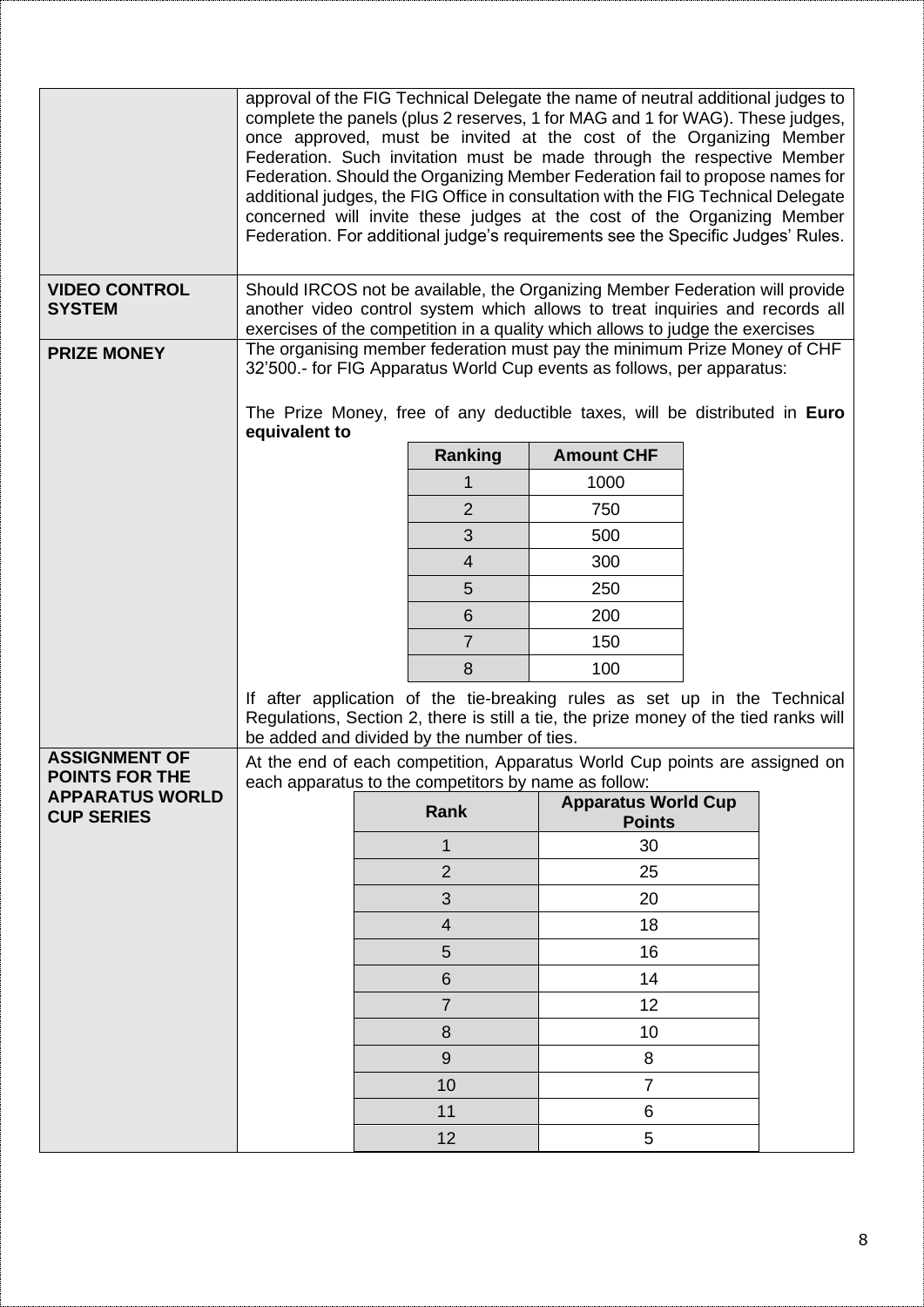|                                                                                      | If after application of the tie breaking rules outlined in the Technical Regulations,<br>Section 2, there is still a tie, the points of the equal ranks will be added and<br>divided by the number of ties.                                                                                                                    |                                                                                                                                                                                                                  |                                                                                                                                                                                                                                       |  |
|--------------------------------------------------------------------------------------|--------------------------------------------------------------------------------------------------------------------------------------------------------------------------------------------------------------------------------------------------------------------------------------------------------------------------------|------------------------------------------------------------------------------------------------------------------------------------------------------------------------------------------------------------------|---------------------------------------------------------------------------------------------------------------------------------------------------------------------------------------------------------------------------------------|--|
|                                                                                      | Based on the Apparatus World Cup points assigned, separate men's and<br>women's Apparatus World Cup Ranking Lists are established on each apparatus<br>as follow:                                                                                                                                                              |                                                                                                                                                                                                                  |                                                                                                                                                                                                                                       |  |
|                                                                                      | <b>Apparatus World Cup Ranking Lists</b>                                                                                                                                                                                                                                                                                       |                                                                                                                                                                                                                  |                                                                                                                                                                                                                                       |  |
|                                                                                      |                                                                                                                                                                                                                                                                                                                                | <b>MAG</b>                                                                                                                                                                                                       | <b>WAG</b>                                                                                                                                                                                                                            |  |
|                                                                                      |                                                                                                                                                                                                                                                                                                                                | <b>Floor Exercise</b>                                                                                                                                                                                            | Vault                                                                                                                                                                                                                                 |  |
|                                                                                      |                                                                                                                                                                                                                                                                                                                                | <b>Pommel Horse</b>                                                                                                                                                                                              | <b>Uneven Bars</b>                                                                                                                                                                                                                    |  |
|                                                                                      |                                                                                                                                                                                                                                                                                                                                | <b>Still Rings</b>                                                                                                                                                                                               | <b>Balance Beam</b>                                                                                                                                                                                                                   |  |
|                                                                                      |                                                                                                                                                                                                                                                                                                                                | Vault                                                                                                                                                                                                            | <b>Floor Exercise</b>                                                                                                                                                                                                                 |  |
|                                                                                      |                                                                                                                                                                                                                                                                                                                                | <b>Parallel Bars</b>                                                                                                                                                                                             |                                                                                                                                                                                                                                       |  |
|                                                                                      |                                                                                                                                                                                                                                                                                                                                | <b>Horizontal Bar</b>                                                                                                                                                                                            |                                                                                                                                                                                                                                       |  |
|                                                                                      |                                                                                                                                                                                                                                                                                                                                |                                                                                                                                                                                                                  | These Ranking Lists are established after the first Apparatus World Cup event<br>of the year and end with the last Apparatus World Cup event of the year.                                                                             |  |
| <b>WINNER OF THE</b><br><b>ANNUAL</b><br><b>APPARATUS WORLD</b><br><b>CUP SERIES</b> | The winner of the annual Apparatus World Cup Series is the gymnast with the<br>highest number of Apparatus World Cup points on the respective apparatus after<br>the last event of the year, taking into consideration the best results (maximum<br>3), regardless of the number of competitions the athletes participated in. |                                                                                                                                                                                                                  |                                                                                                                                                                                                                                       |  |
|                                                                                      | In case of a tie in ranks in the Apparatus World Cup Ranking List concerned, the<br>tie will be broken by respecting the following criteria:                                                                                                                                                                                   |                                                                                                                                                                                                                  |                                                                                                                                                                                                                                       |  |
|                                                                                      |                                                                                                                                                                                                                                                                                                                                | gymnast with the lowest total prevails.                                                                                                                                                                          | a. The ranks of the max. three (3) counting exercises will be added and the                                                                                                                                                           |  |
|                                                                                      |                                                                                                                                                                                                                                                                                                                                |                                                                                                                                                                                                                  | Note: in case of a tie in the ranks to determine the three counting<br>exercises, the exercises with the highest final scores will prevail.                                                                                           |  |
|                                                                                      | b. If the tie remains, the final scores of the max. three (3) counting exercises<br>will be averaged and the gymnast with the highest average prevails.                                                                                                                                                                        |                                                                                                                                                                                                                  |                                                                                                                                                                                                                                       |  |
|                                                                                      | c. If the tie remains, the total E-scores of the max. three (3) counting<br>exercises (max. six (6) scores for Vault) will be averaged and the<br>gymnast with the highest average prevails.                                                                                                                                   |                                                                                                                                                                                                                  |                                                                                                                                                                                                                                       |  |
|                                                                                      | d. If the tie remains, the total D-scores of the max. three (3) counting<br>exercises (max. six (6) scores for Vault) will be averaged and the<br>gymnast with the highest average prevails.                                                                                                                                   |                                                                                                                                                                                                                  |                                                                                                                                                                                                                                       |  |
|                                                                                      |                                                                                                                                                                                                                                                                                                                                | prize money paid by the FIG as per Art. 10.2.                                                                                                                                                                    | Winners of the annual Apparatus World Cups Series will receive an additional<br>A special award ceremony must be held at the last Apparatus World Cup<br>Competition of the year in which the winning gymnasts of the Apparatus World |  |
| <b>BANK ACCOUNT</b><br><b>INFORMATION</b>                                            |                                                                                                                                                                                                                                                                                                                                | Cup Series shall receive a Cup.<br>EGYPTIAN GYMNASTICS FEDERATION<br>NATIONAL BANK OF EGYPT<br><b>MAIN BRANCH 24 SHERIF ST. DOWNTOWN CAIRO</b><br>Sweft code: NBEGEGCX001<br>Account Number: 0013060698236700012 | EL-ESTAD EL- BAHARY ST., OLYMPIC FED BUILDING, NASR CITY                                                                                                                                                                              |  |